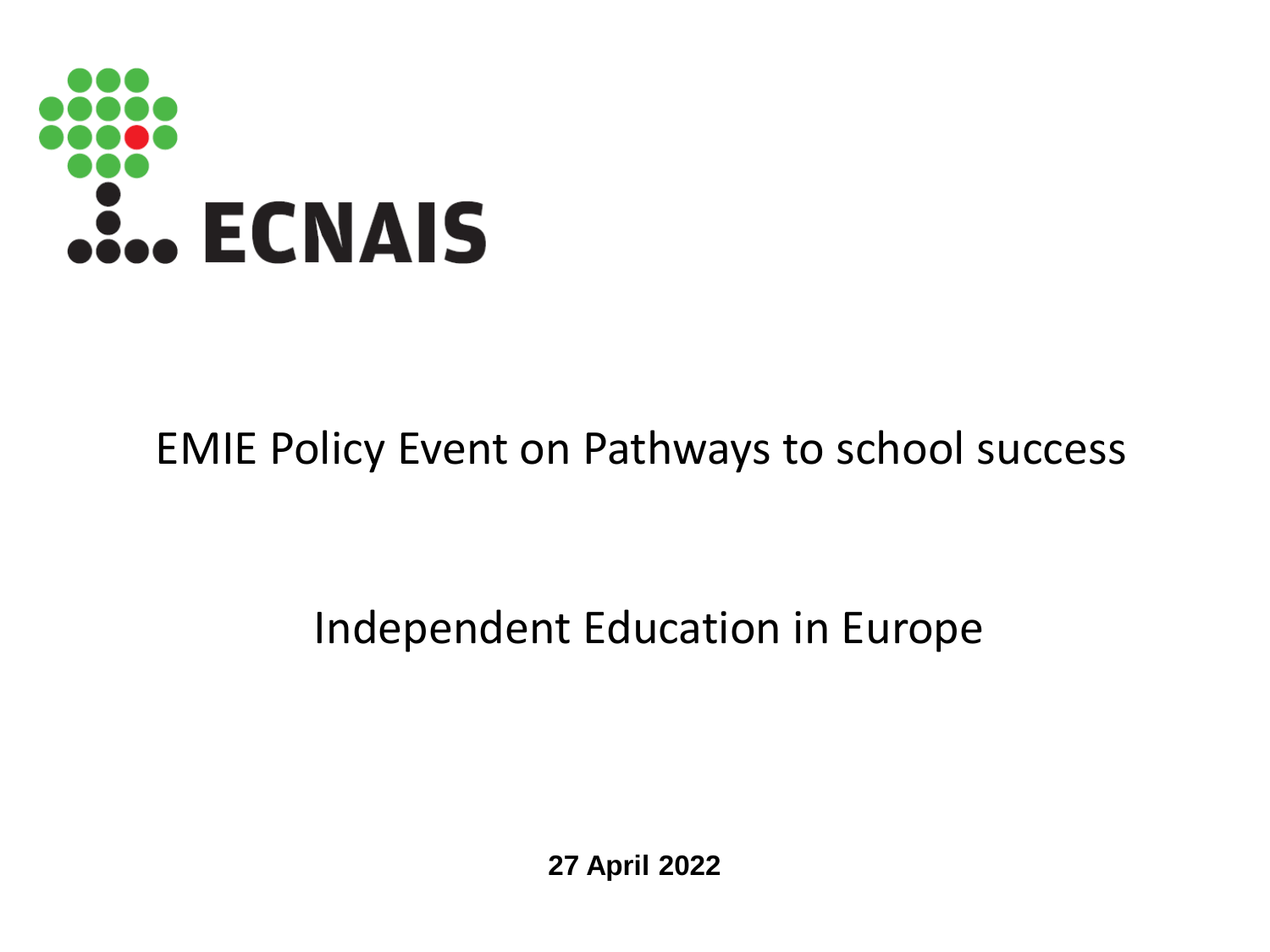**Education offered by civil society – a cornerstone of democracy and freedom**

Good marks are important, but its not about good marks

21<sup>st</sup> century skills are important, but its not about skills

Efficiency is important, but its not about efficiency

Its about personal development, freedom and civic participation

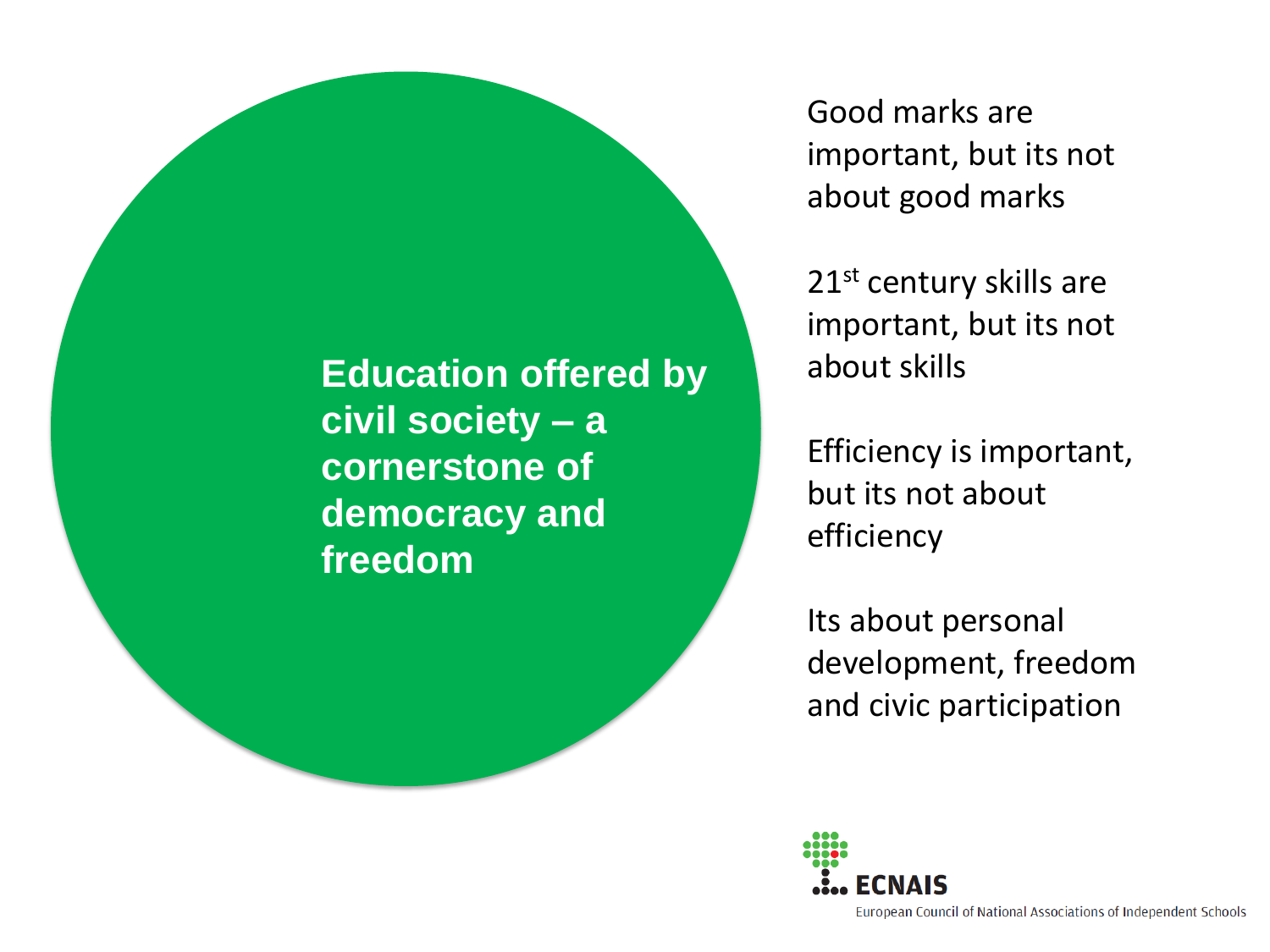

"the fundamental theory of liberty upon which all governments in this Union repose excludes any general power of the State to standardize its children by forcing them to accept instruction from public teachers only. The child is not the mere creature of the State; those who nurture him and direct his destiny have the right, coupled with the high duty, to recognize and prepare him for additional obligations." US Supreme Court - Pierce v. Society of Sisters (1925)

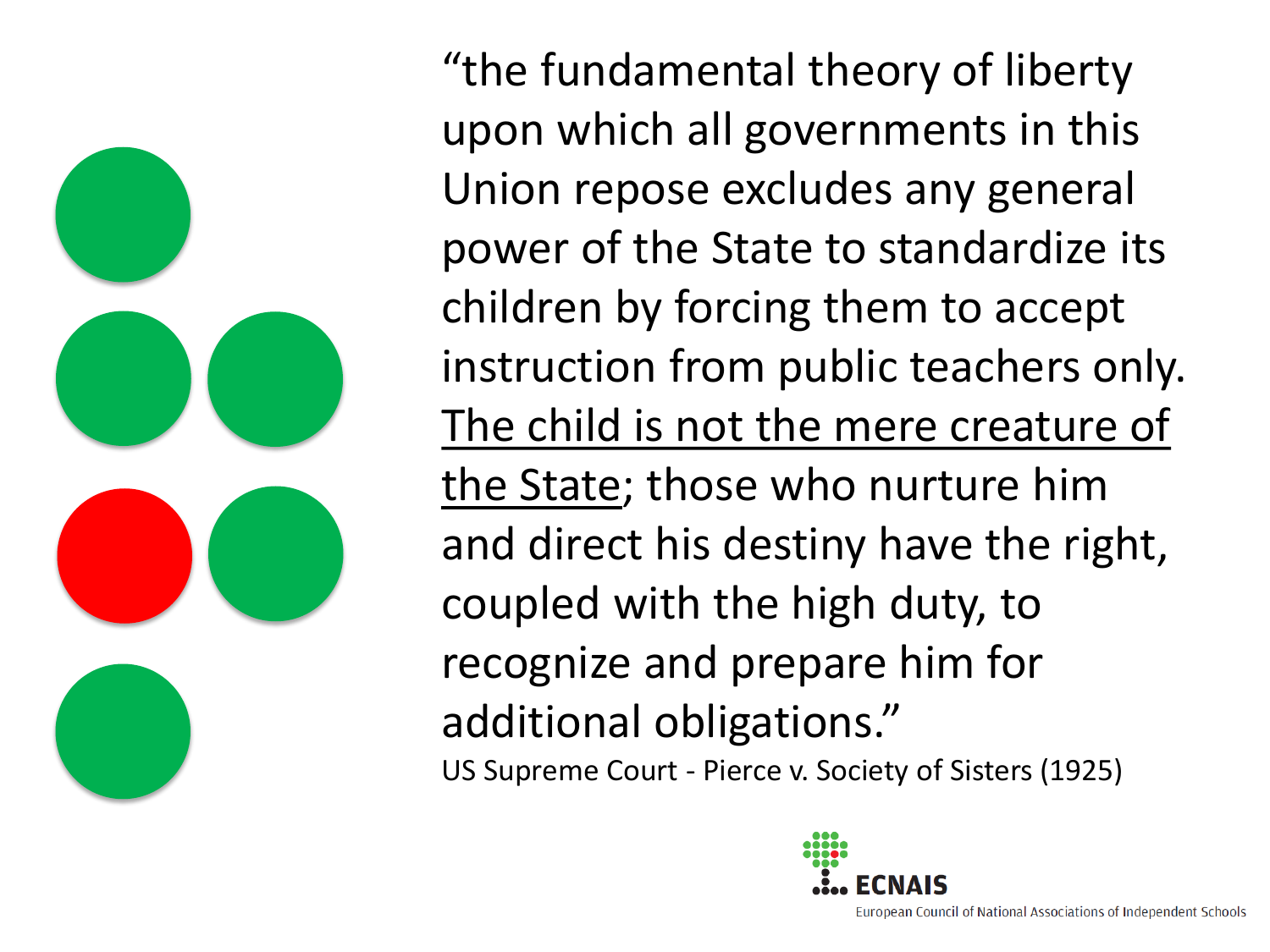

# **Czech Republic**

M: english teacher – enlisted by force to a foreign army – lived and worked where the Government decided – upon fall of the wall, founded an independent School

### **Ukrain**

O: her family was killed by the soviet army in her presence – became a teacher – lived and worked where the Government decided – upon liberation founded an independent school

"*I was educated by the State`s school to not think, just obey. Founding a school to teach children to think for themselves, to be fair and free was a moral imperitiv. And I believe it is the only way to keep my country free*" (Kiev, 2018)

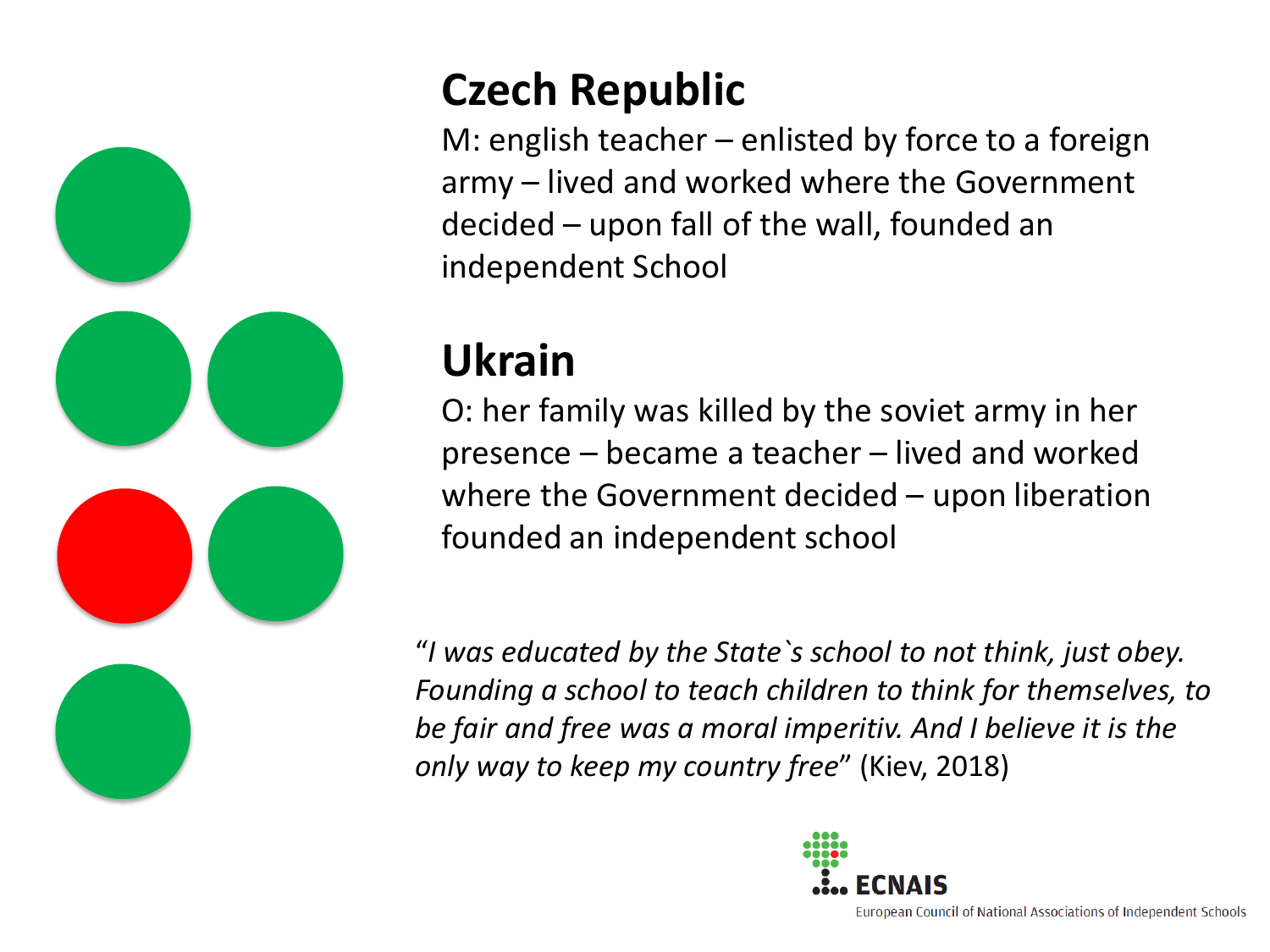# Independent Education in Europe

- Students in independent schools a very big minority (20 million - 18,7%);
- 50% funded by the State the others pay tuition though they are in *compulsory* education;
- In most States, the independent school sector is leading inovation.

**107.961.287 students**

(pre-school - upper secondary)



Source: Eurostat (2016)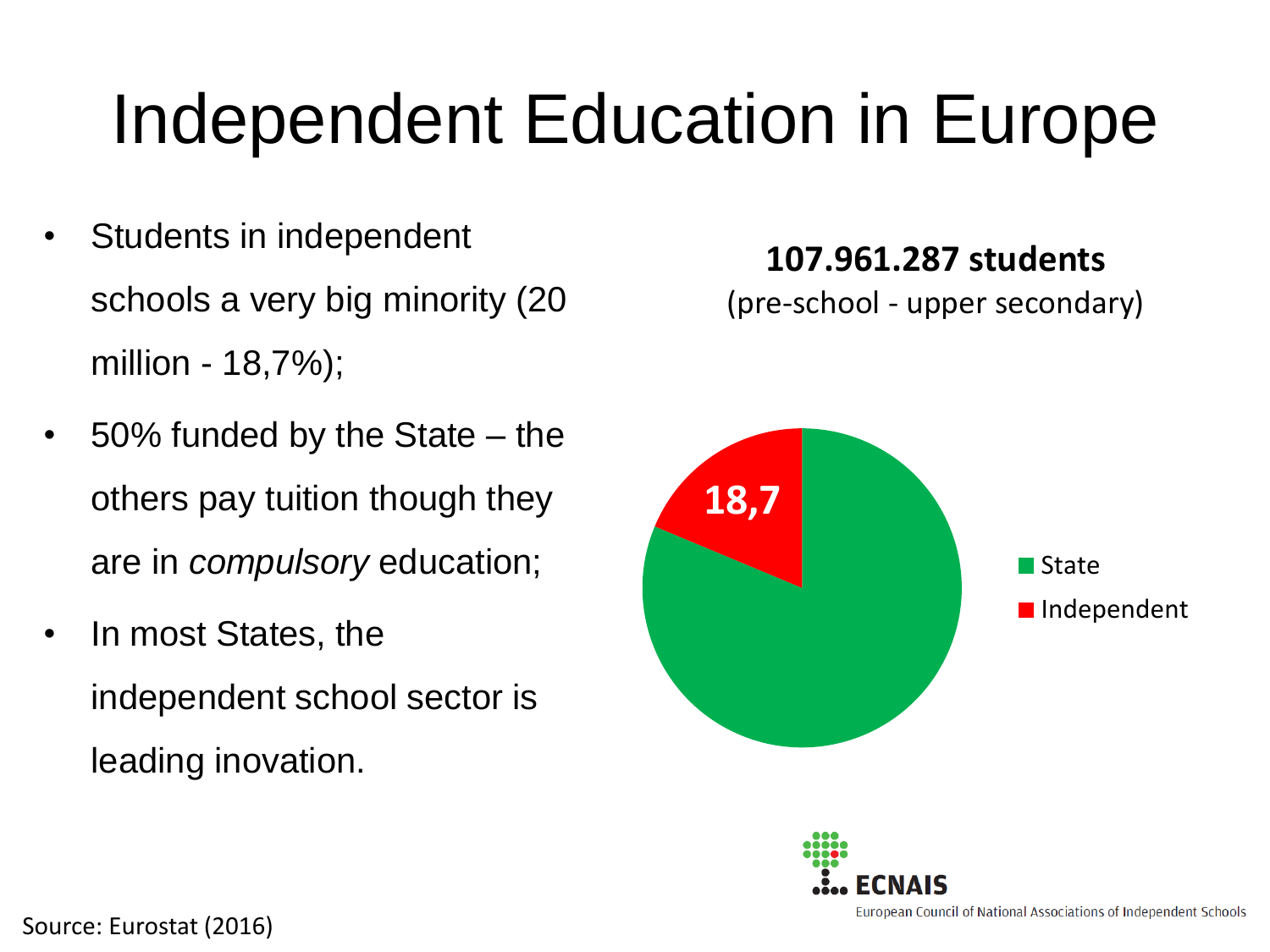#### **The role of independent schools in the European Education Area**

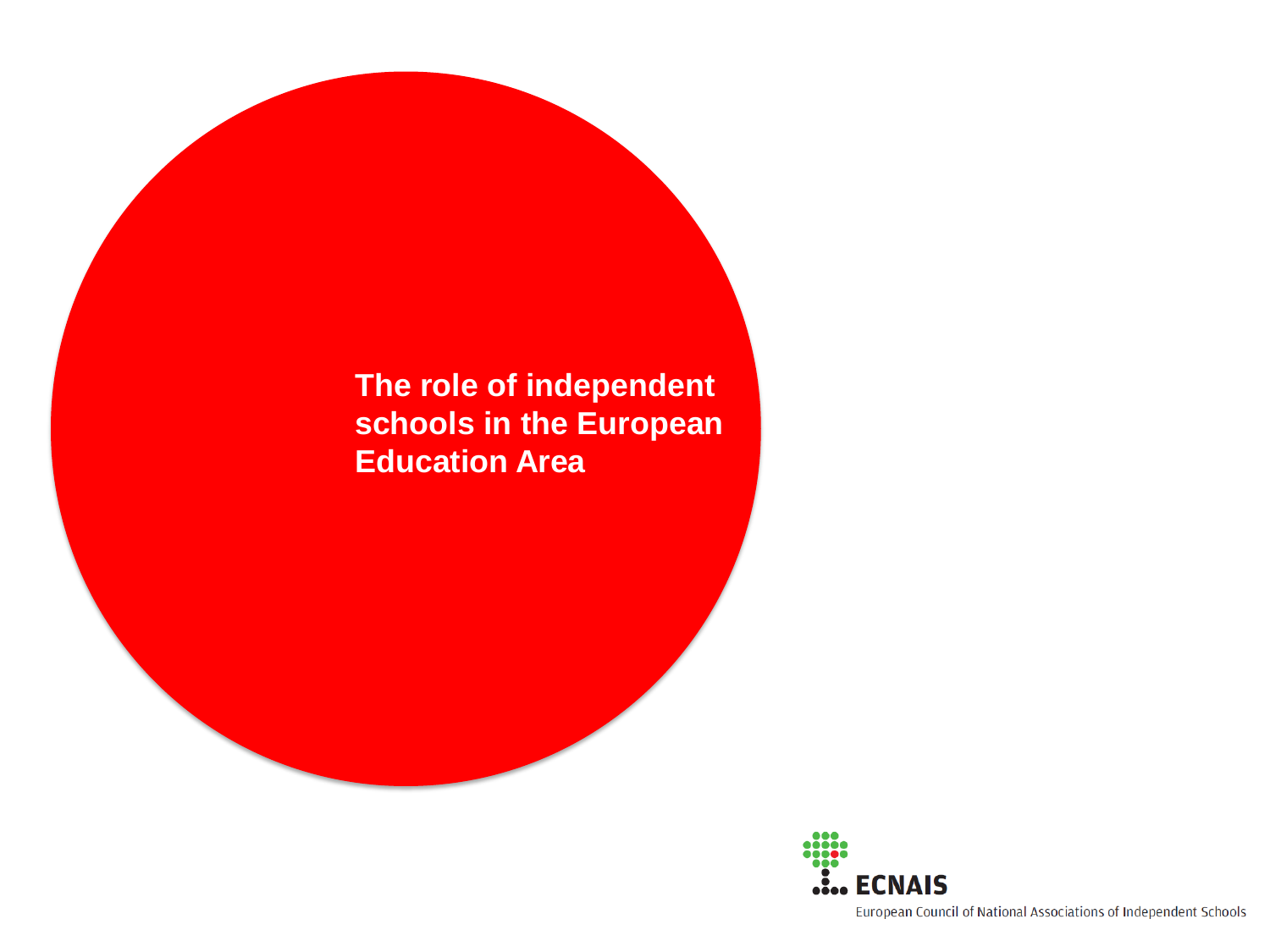## **Value based** approach as a *raison d`etre*

## **Diversity** and mutual recognition as a necessity

# **Innovation** as a trademark

"the arrangements for the provision of schooling tell us about how each country conceives the **role of the State and Society in Educating the young** and thus in shaping the future." Glenn, 2011